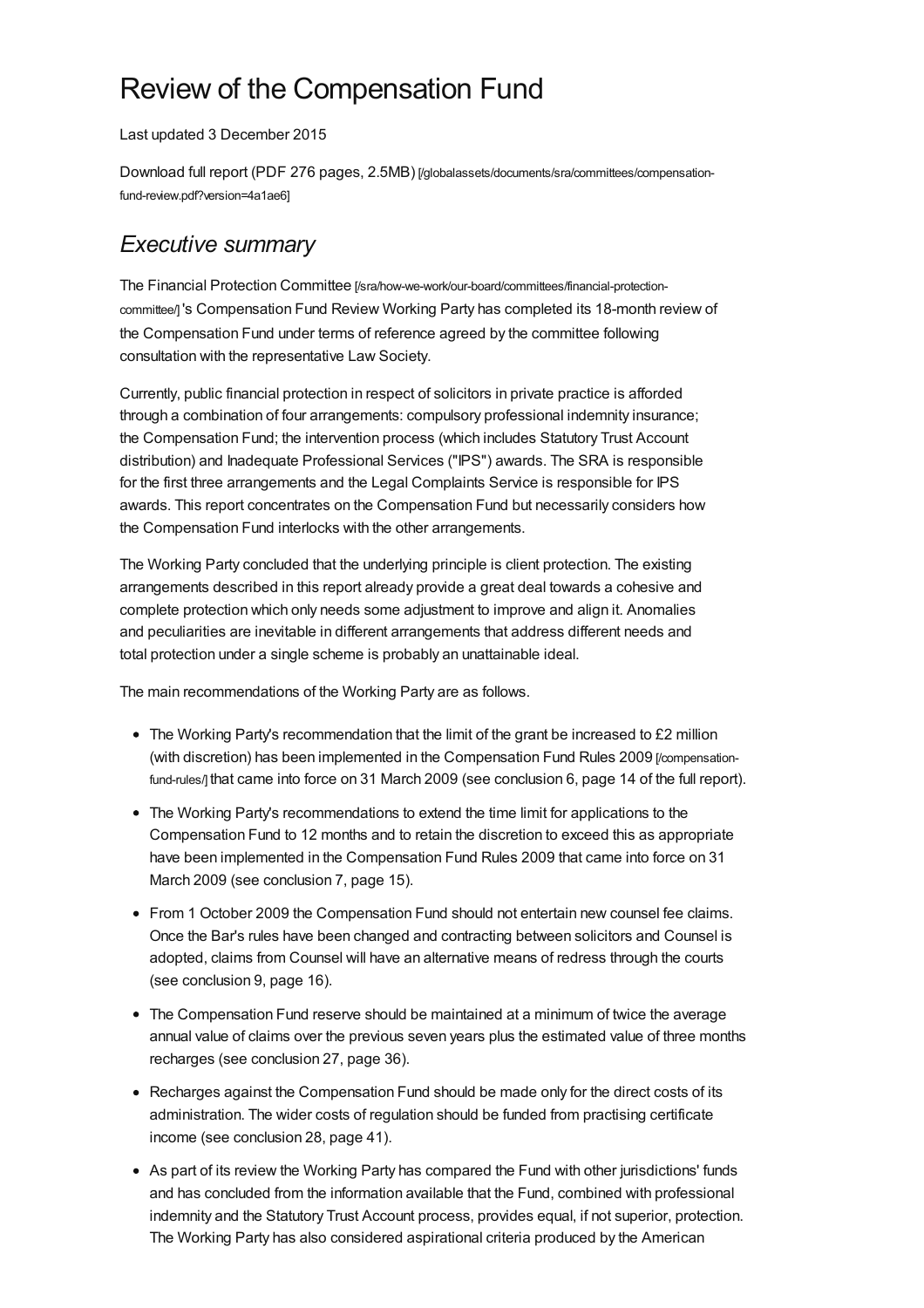National Client Protection Organisation (ANCPO) to assist jurisdictions in evaluating their own compensation arrangements' performance. The principal areas where the Fund does not meet the aspirational criteria relate to governance and the dissemination of information to stake holders (see conclusion 31, page 48).

- The Working Party concluded that the governance arrangements up until 31 March 2009 were unacceptable as the SRA had responsibility without power and the Society as trustee had power without responsibility. The position has improved since 31 March 2009 because now the SRA Board has clear responsibility for some aspects of the Compensation Fund. The notable exceptions are responsibility for setting contributions (which has been retained by the Council) and investment strategy (which the Board had agreed to delegate to a Law Society Committee). The Working Party recommends that the SRA Board reverse the delegation to the Law Society's Investment Committee. The Working Party is of the view that ultimate responsibility for all aspects of the Compensation Fund should be at arms length from the representative body and should be vested in the SRA Board. This would go some way to addressing the requirements of ANCPO 1.3 and 2.4 as set out paragraph 179 of the main report (see conclusion 32, page 51).
- From the perspective of clients, aligning the Compensation Fund to the Minimum Terms and Conditions would eliminate most, if not all, of the gaps in client protection. Before any such change could be properly considered, empirical research would be needed to determine the likely cost implications of the change and on that basis an informed decision could be made. The Working Party recommends that this research is carried out (see conclusion 33, page 56).

Leaving aside the aligning of the Compensation Fund and the Minimum Terms and Conditions, the Working Party concluded that whilst the Compensation Fund could be improved, it had served the public and profession very well and represented the best of the currently available options. The other alternatives were unviable and/or expensive and would involve major changes and risks that would be out of proportion to the problems to be addressed.

The scale of the review was such that inevitably some work remains outstanding and new areas for action have emerged during the course of the review. The key future action points are as follows.

- Complete the review of the provision of information to stakeholders
- Review the new Compensation Fund Rules to assess whether further changes are desirable in the public interest
- Consider how the protection afforded by the three schemes (including the Compensation Fund) will be adapted to accommodate the proposed alternative business structures (ABSs)
- Keep the levels of cover under periodic review
- Investigate the cost and practicality of aligning the Compensation Fund rules with the Minimum Terms and Conditions (MTC)
- Complete the equality impact assessments of the Compensation Fund.

## *Key documents*

## *Information pack, April 2014*

The documents listed below together comprise an information pack that presents the review's findings as of April 2014.